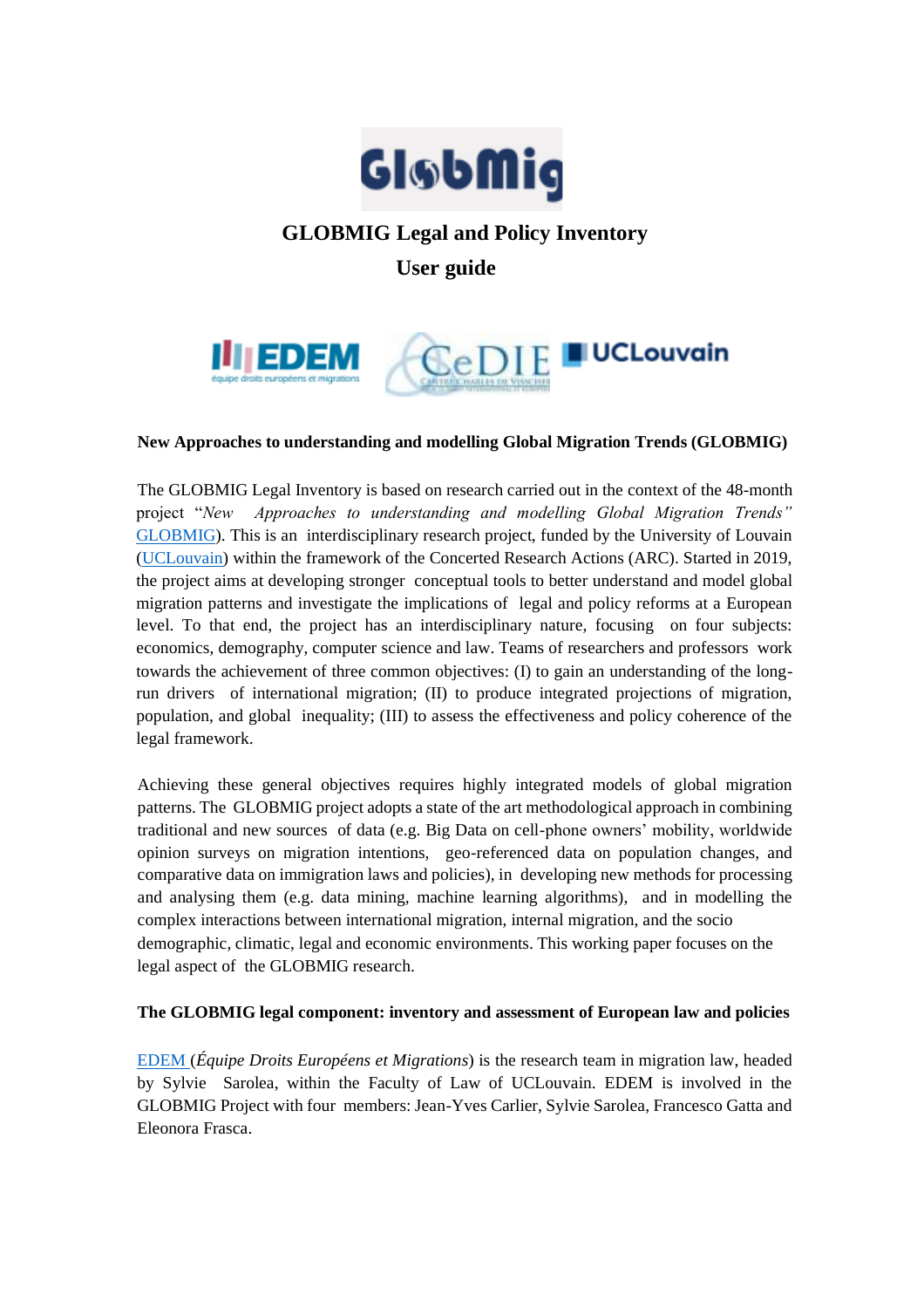# **The GLOBMIG Legal Inventory**

The legal component of the wider GLOBMIG Project consists of the development, compilation and analysis of the most relevant legal and policy measures adopted within the European legal space with regard to migration management. Those measures have been classified into various categories and assessed in light of different criteria. The inventory covers a period of 40 years, organised into eight chronological phases, from 1980 to 2020.

These are, in details, the 8 different chronological periods:

| Phase 1 | 1 January 1980 – 1 November 1993: From 1980, with the first community texts on<br>migration policy (Decision 85/381 of the Commission and ECJ cases 281/85 ff on<br>migration policy) to the entry into force of the Maastricht Treaty; |
|---------|-----------------------------------------------------------------------------------------------------------------------------------------------------------------------------------------------------------------------------------------|
| Phase 2 | 1 November 1993 – 1 May 1999: From the entry into force of the Maastricht Treaty<br>to the entry into force of the Amsterdam Treaty;                                                                                                    |
| Phase 3 | 1 May 1999 – 29 October 2004: From the entry into force of the Amsterdam Treaty<br>to the signature of the Treaty establishing a Constitution for Europe;                                                                               |
| Phase 4 | 29 October $2004 - 1$ December 2009: From the signature of the Treaty establishing<br>a Constitution for Europe to the entry into force of the Lisbon Treaty;                                                                           |
| Phase 5 | 1 December $2009 - 30$ June $2013$ : From the entry into force of the Lisbon Treaty to<br>the end of the second phase of the Common European Asylum System (CEAS) with<br>the entry into force of the Dublin III regulation;            |
| Phase 6 | 30 June 2013 –13 May 2015: From the end of the second phase of the CEAS to the<br>European Agenda on Migration;                                                                                                                         |
| Phase 7 | 13 May 2015 – 26 May 2019: From the EU Agenda on Migration to latest European<br>Parliament elections;                                                                                                                                  |
| Phase 8 | 26 May 2019 – 31 December 2024: From the 2019 European Parliament elections to<br>2024.                                                                                                                                                 |

These phases have been designed according to major changes occurred at EU level (including "constitutional" changes and treaty reforms) as well as relevant passages in the area of migration law and management (such as the gradual creation and development of the CEAS). Therefore, the eight periods are not equally long. As it is conceived as a "living" instrument, moreover, the inventory is being updated on a regular basis. Every legal or policy measure included in the GLOBMIG Inventory corresponds to a line in the Excel file and contains the following information

- **Name of the act:** The legislative or policy act is entirely spelled out, including date of adoption, name of the Institution which adopted it and reference number of the document. A hyperlink is provided so that the act can be easily consulted.
- **Year:** The Inventory has a strong chronological focus, so the year of adoption criterion helps to track the increasing or decreasing of measures throughout the years.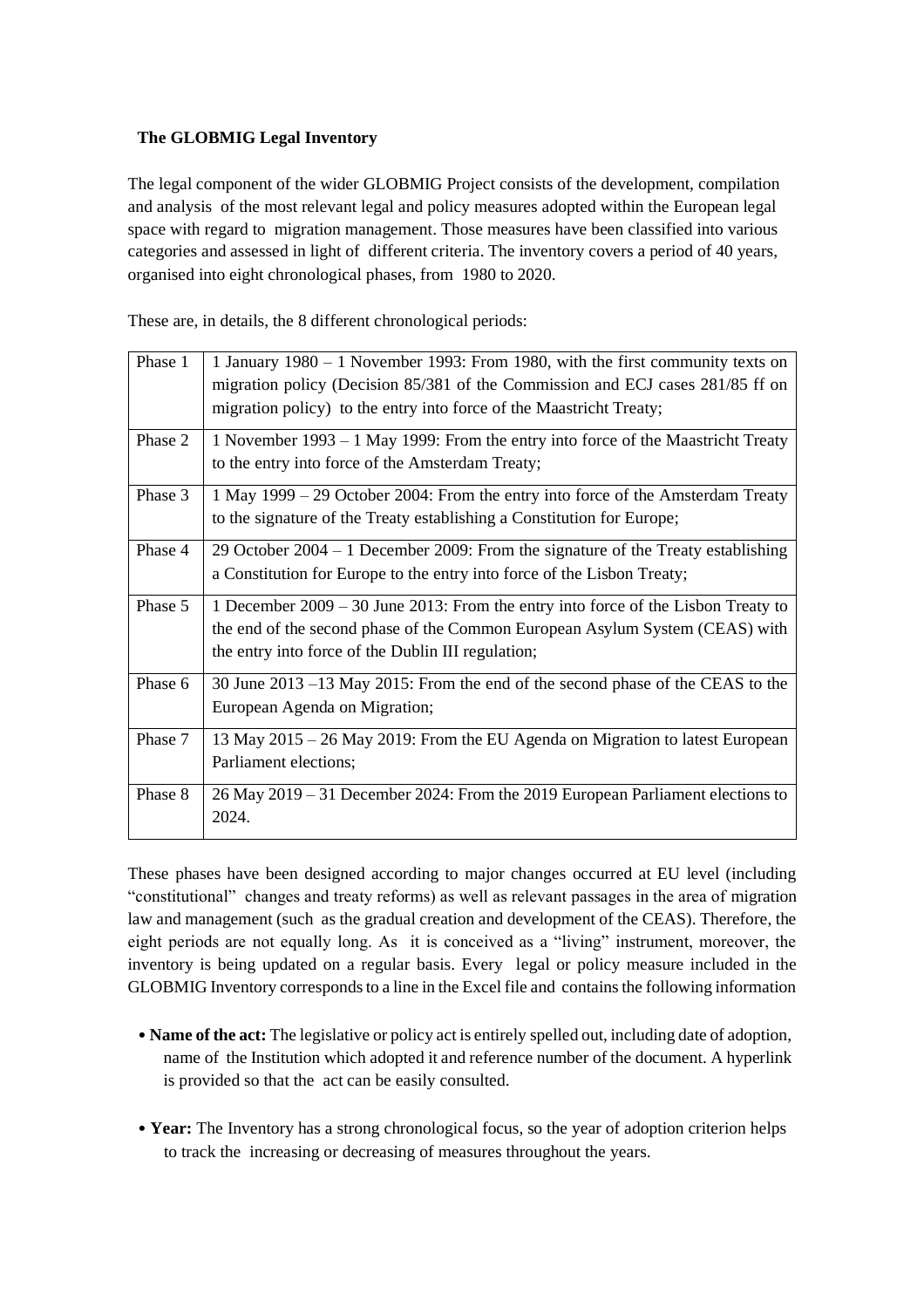- **Date**: The measure also brings the date of the adoption of the act (information about the entry into force of certain measure, if relevant, is given under the "name of the act" column)
- **Area/Sector.** This criterion is based on the provisions laid down under Articles 77 to 79 TFEU. Therefore, measures included in the inventory have been classified using the policy areas provided for in EU primary law. Macro areas are "Borders", "Asylum" and "Immigration".

*Example*

| Regulation (EU) 2019/1896 of 13 November 2019 on<br>$\rightarrow$ Borders<br>$\rightarrow$ Integrated<br>the European Border and Coast Guard<br>management system of<br>Article 77 TFEU<br>external borders<br>Article $77(2)(c)(d)$ | <u>Act</u> | Category | Sub-category |
|--------------------------------------------------------------------------------------------------------------------------------------------------------------------------------------------------------------------------------------|------------|----------|--------------|
|--------------------------------------------------------------------------------------------------------------------------------------------------------------------------------------------------------------------------------------|------------|----------|--------------|

| <b>Border</b> | The "border" category includes measures on the crossing of internal and<br>external borders controls (regulated primarily by the Schengen Border Code)<br>and rules on access to the EU. It also includes visa policy and legislation which<br>facilitates or restricts the entry of third-country nationals into the EU and the<br>work of a dedicated EU Agency, Frontex, which is responsible of ensuring<br>safe and well-functioning external borders providing security.                                                                                                                                                                                                                                                                                                                                                                                                              |
|---------------|---------------------------------------------------------------------------------------------------------------------------------------------------------------------------------------------------------------------------------------------------------------------------------------------------------------------------------------------------------------------------------------------------------------------------------------------------------------------------------------------------------------------------------------------------------------------------------------------------------------------------------------------------------------------------------------------------------------------------------------------------------------------------------------------------------------------------------------------------------------------------------------------|
| <b>Asylum</b> | The "asylum" category includes measures that protect people fleeing<br>persecution or serious harm in their own country. EU Member States have<br>gradually established a Common European<br>Asylum System.Several<br>instruments have harmonized common minimum standards for asylum, put in<br>place financial measure (e.g. Refugee Fund) in support of refugees and created<br>a dedicated EU Agency, EASO. Legislation concerns, among other: how<br>asylum decisions are taken, special support to particular categories of asylum<br>seekers and refugees (unaccompanied minors, victims of torture), standards<br>for material reception conditions (such as housing), the grounds for granting<br>international protection integration measures for beneficiaries of international<br>protection and the rules governing State responsibility for examining asylum<br>application. |
| Immigration   | The "immigration" category includes legislation on legal migration and<br>integration, besides asylum law, and initiatives for cooperation with third<br>countries on migration. Part of these legislations covers the entry and residence<br>conditions for particular categories of immigrants (highly qualified workers,<br>students, researchers, seasonal workers), family reunification, legislation on<br>third-country national who are long-term residents and special legislation on<br>EU workers legally residing in an EU State. It also includes measures against<br>irregular migration and return as well as human trafficking and smuggling.                                                                                                                                                                                                                               |
| <b>Mixed</b>  | Some policy and programming instruments (particularly measures of a<br>political nature) might concern two or three categories at the same time.                                                                                                                                                                                                                                                                                                                                                                                                                                                                                                                                                                                                                                                                                                                                            |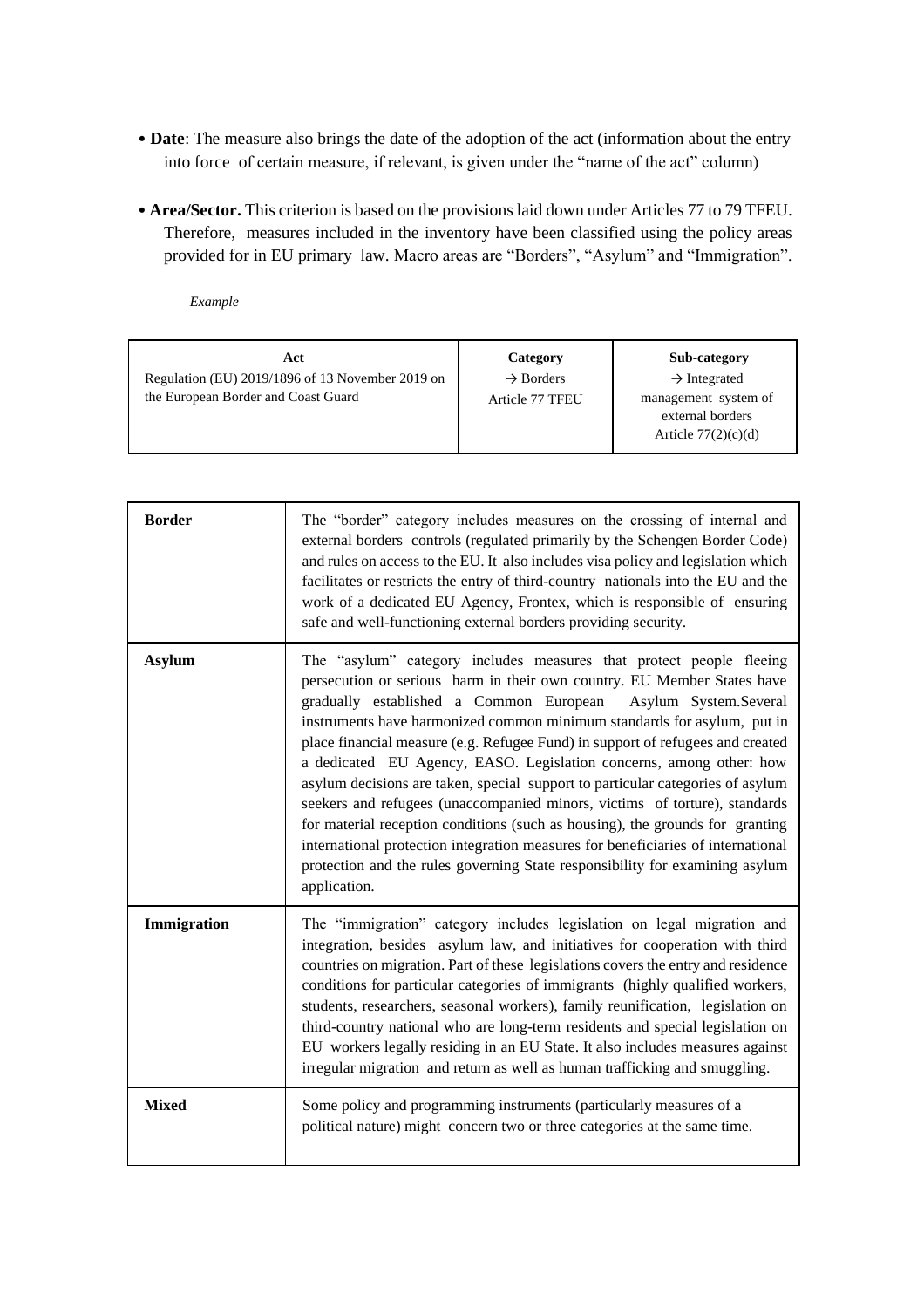• **Category/Topic.** Within the macro areas "Borders", "Asylum" and "Immigration" further specification of the category is given following EU primary law. For instance, under "Borders" macro area, the following sub-categories are listed: internal borders, integrated management system of external borders, visa policy.

| <b>Borders</b> | <b>External borders</b>                                                                                                                                        |
|----------------|----------------------------------------------------------------------------------------------------------------------------------------------------------------|
|                | <b>Illegal migration</b>                                                                                                                                       |
|                | <b>Integrated management system</b>                                                                                                                            |
|                | <b>Internal borders</b>                                                                                                                                        |
|                | <b>Schengen information system</b>                                                                                                                             |
|                | <b>Visa policy</b>                                                                                                                                             |
| <b>Asylum</b>  | Common procedures for the granting and withdrawing of<br>uniform asylum or subsidiary protection status                                                        |
|                | Criteria and mechanisms to allocate responsibility for applications<br>for asylum                                                                              |
|                | Partnership and cooperation with third countries for the<br>purpose of managing inflows of people applying for asylum<br>or subsidiary or temporary protection |
|                | Standards concerning the conditions for the reception of<br>applicants for asylum or subsidiary protection                                                     |
|                | Uniform status of asylum, subsidiary protection and temporary<br>protection                                                                                    |
|                | Provisional measures for an emergency situation characterised by a<br>sudden inflow                                                                            |
|                | <b>Refugee fund</b>                                                                                                                                            |
| Immigration    | Conditions of entry and residence, long-term visas and family<br>reunification                                                                                 |
|                | <b>Cooperation with third countries</b>                                                                                                                        |
|                | Illegal immigration, return, repatriation                                                                                                                      |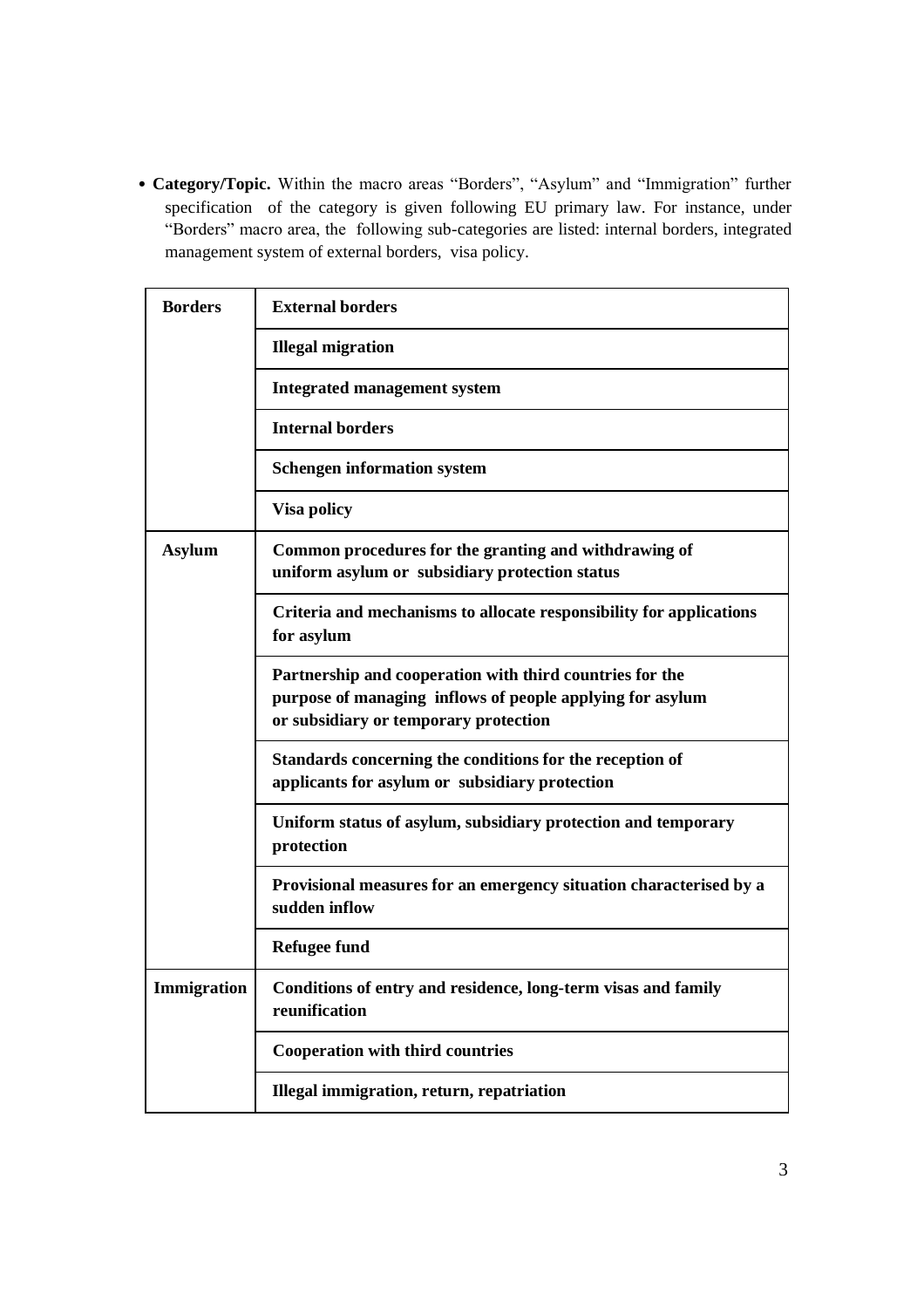## **Integration of legally residing third country nationals**

**Judicial cooperation**

**Readmission agreements with third countries** 

• **Authorship/Origin**. This criterion records the specific author (e.g. European Parliament, European Commission, etc.) of a given legal or policy measure. The research mainly covers the regional legal contexts of the European Union and the Council of Europe. Some national measures have also been considered and included in the inventory due to their significance, as well as some others stemming from the UN context (e.g. UN General Assembly, UNHCR and IOM). As for the EU institutional framework, besides the main institutions, the research has also monitored the activities of EU specialised Agencies such as Frontex/EBCG, FRA and EASO.

| <b>Court of Justice of the European Union</b>                  |
|----------------------------------------------------------------|
| Advocate General of the Court of Justice of the European Union |
| <b>Council of Europe Commissioner for Human Rights</b>         |
| <b>Parliamentary Assembly of the Council of Europe</b>         |
| <b>Committee of Ministers of the Council of Europe</b>         |
| Council                                                        |
| <b>European Court of Human Rights</b>                          |
| <b>European Economic and Social Committee</b>                  |
| <b>European Commission</b>                                     |
| <b>European Council</b>                                        |
| <b>European Parliament</b>                                     |
| <b>EASO</b>                                                    |
| <b>FRONTEX</b>                                                 |
| <b>EUROSTAT</b>                                                |
| <b>European Ombudsman</b>                                      |
| <b>Member States</b>                                           |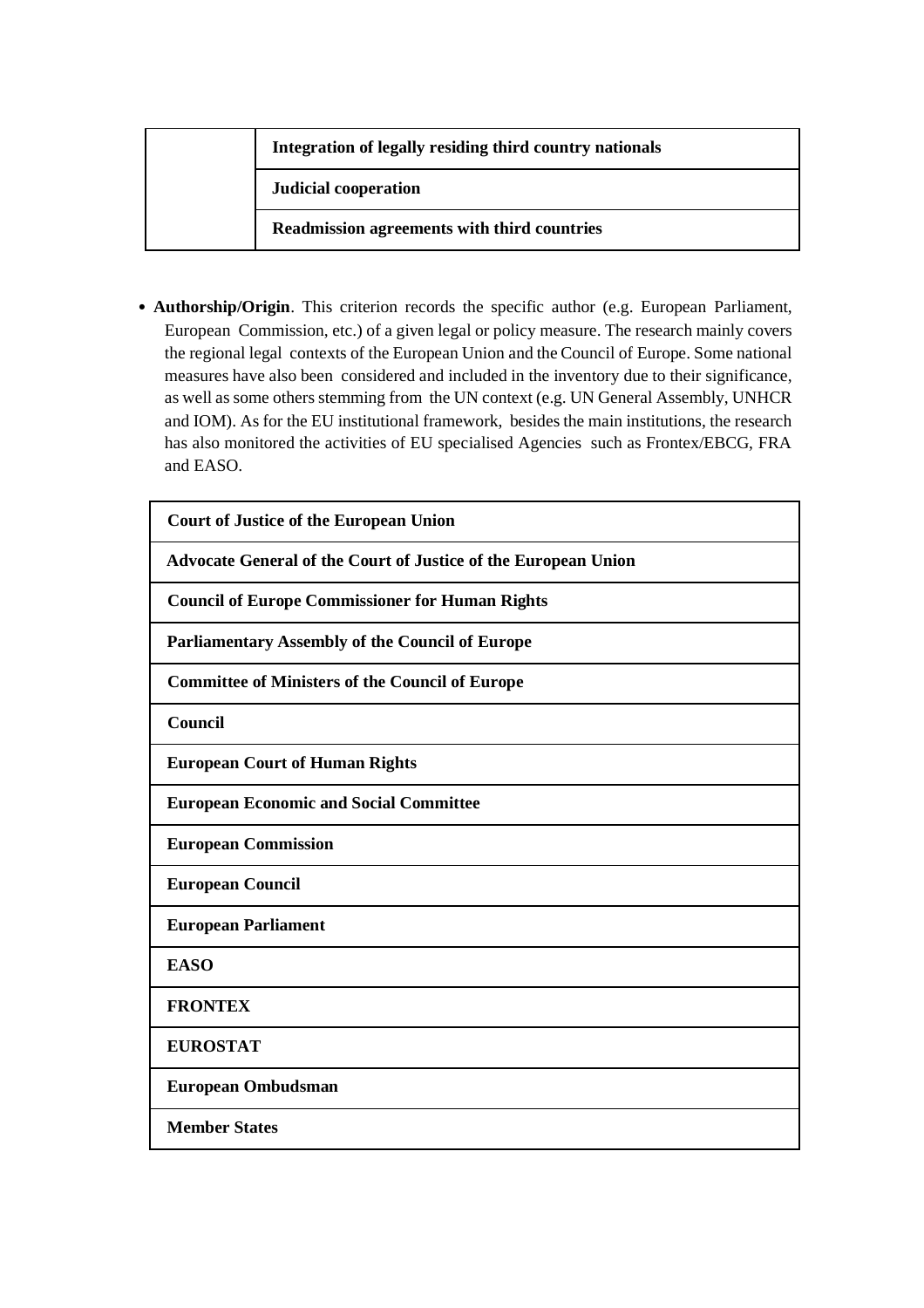| <b>Member States and third countries</b> |
|------------------------------------------|
| EU and third countries                   |
| <b>UN Security Council</b>               |
| <b>G7</b> Leaders                        |

• **Context.** This criterion identifies the legal context of adoption of the act (e.g. Council of Europe, European Union, single EU Member State, etc.). This criterion helps tracking the level where the action is taken (regional, bilateral, sometimes national upon initiative of a single Member State)

| Example:                                             |             |                |
|------------------------------------------------------|-------------|----------------|
| <u>Act</u>                                           | Author(s)   | <b>Context</b> |
| Regulation (EU) 2019/1896 of 13 November 2019 on the | European    | European       |
| European Border and Coast Guard                      | Parliament, | Union          |
|                                                      | Council     |                |

| <b>Council of Europe</b> |
|--------------------------|
| <b>European Union</b>    |
| EU and third country     |
| MS and third country     |

| Inter-governmental cooperation |
|--------------------------------|
| <b>International forum</b>     |
| <b>International summit</b>    |
| <b>Member States</b>           |
| <b>United Nations</b>          |

• **Legal source.** This criterion classifies the single measure according to its legal hierarchy and/or typology. For classification purposes, the legal source criterion is divided into three subcategories: EU primary law, EU secondary law (which includes caselaw), and soft law